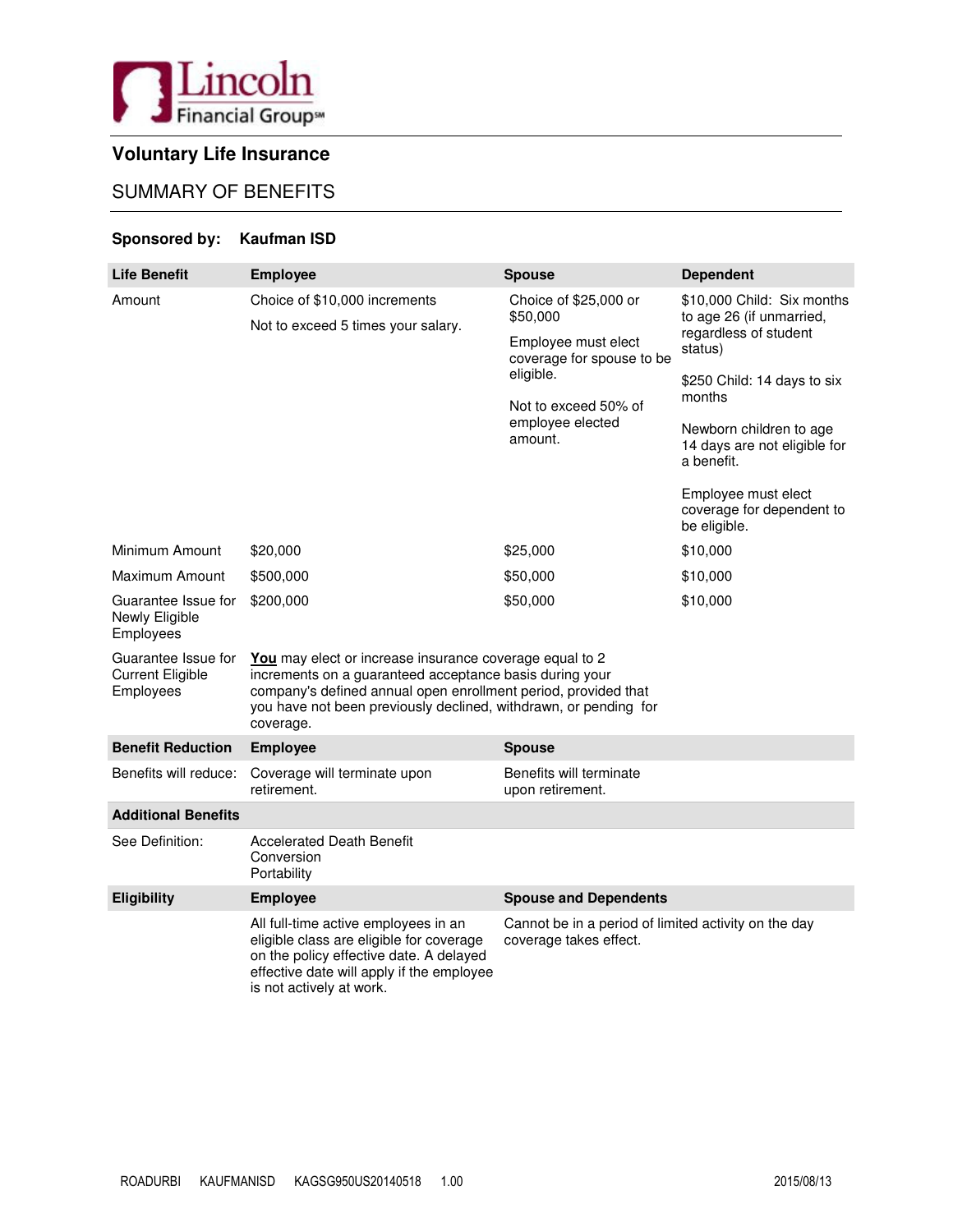## **Kaufman ISD**

#### **Employee Monthly Premium Voluntary Life Premium for sample benefit amounts**

Employee and Spouse premiums are calculated separately. Spouse premiums will be calculated based on the Employee's age. Refer to Program Specifications for your maximum benefit amounts.

| <b>AGE</b> | <b>Monthly</b><br>Rate per<br>\$1,000 | \$20,000 | \$30,000 | \$40,000 | \$50,000 | \$60,000 | \$70,000 | \$80,000 | \$90,000 | \$100,000             | \$110,000  |
|------------|---------------------------------------|----------|----------|----------|----------|----------|----------|----------|----------|-----------------------|------------|
| < 20       | \$0.020                               | \$0.04   | \$0.60   | \$0.80   | \$1.00   | \$1.20   | \$1.40   | \$1.60   | \$1.80   | \$2.00                | \$2.20     |
| $20 - 24$  | \$0.029                               | \$0.58   | \$0.87   | \$1.16   | \$1.45   | \$1.74   | \$2.03   | \$2.32   | \$2.61   | \$2.90                | \$3.19     |
| $25 - 29$  | \$0.038                               | \$0.76   | \$1.14   | \$1.52   | \$1.90   | \$2.28   | \$2.66   | \$3.04   | \$3.42   | \$3.80                | \$4.18     |
| $30 - 34$  | \$0.056                               | \$1.12   | \$1.68   | \$2.24   | \$2.80   | \$3.36   | \$3.92   | \$4.48   | \$5.04   | \$5.60                | \$6.16     |
| $35 - 39$  | \$0.083                               | \$1.66   | \$2.49   | \$3.32   | \$4.15   | \$4.98   | \$5.81   | \$6.64   | \$7.47   | \$8.30                | \$9.13     |
| $40 - 44$  | \$0.138                               | \$2.76   | \$4.14   | \$5.52   | \$6.90   | \$8.28   | \$9.66   | \$11.04  | \$12.42  | \$13.80               | \$15.18    |
| $45 - 49$  | \$0.210                               | \$4.20   | \$6.30   | \$8.40   | \$10.50  | \$12.60  | \$14.70  | \$16.80  | \$18.90  | \$21.00               | \$23.10    |
| $50 - 54$  | \$0.401                               | \$8.02   | \$12.03  | \$16.04  | \$20.05  | \$24.06  | \$28.07  | \$32.08  | \$36.09  | \$40.10               | \$44.11    |
| $55 - 59$  | \$0.774                               | \$15.48  | \$23.22  | \$30.96  | \$38.70  | \$46.44  | \$54.18  | \$61.92  | \$69.66  | \$77.40               | \$85.14    |
| $60 - 64$  | \$1.138                               | \$22.76  | \$34.14  | \$45.52  | \$56.90  | \$68.28  | \$79.66  | \$91.04  | \$102.42 | \$113.80              | \$125.18   |
| $65 - 69$  | \$1.838                               | \$36.76  | \$55.14  | \$73.52  | \$91.90  | \$110.28 | \$128.66 | \$147.04 | \$165.42 | \$183.80              | \$202.18   |
| 70 - 74    | \$3.301                               | \$66.02  | \$99.03  | \$132.04 | \$165.05 | \$198.06 | \$231.07 | \$264.08 | \$297.09 | \$330.10              | \$363.11   |
| $75 - 79$  | \$12.182                              | \$243.64 | \$365.46 | \$487.28 | \$609.10 | \$730.92 | \$852.74 | \$974.56 |          | \$1,096.48 \$1,218.20 | \$1,340.02 |
| $80 - 99$  | \$12.182                              | \$243.64 | \$365.46 | \$487.28 | \$609.10 | \$730.92 | \$852.74 | \$974.56 |          | \$1,096.48 \$1,218.20 | \$1,340.02 |

This is an estimate of premium cost. Actual deductions may vary slightly due to rounding and payroll frequency.

Example:

Use this formula to calculate premium for benefit amounts over \$110,000.

|          | Aae | <b>Monthly Rate Per \$1,000</b> | $\boldsymbol{\mathsf{x}}$ | <b>Benefit In \$1,000's</b> | $=$      | <b>Monthly Cost</b> |
|----------|-----|---------------------------------|---------------------------|-----------------------------|----------|---------------------|
| Example: | -33 | \$0.056                         | v<br>Λ                    | 150                         | $\equiv$ | \$8.40              |
|          |     |                                 | v<br>Λ                    |                             | Ξ        |                     |

Dependent Children Rate = \$1.80 Monthly

Premium covers all dependent children regardless of the number of children.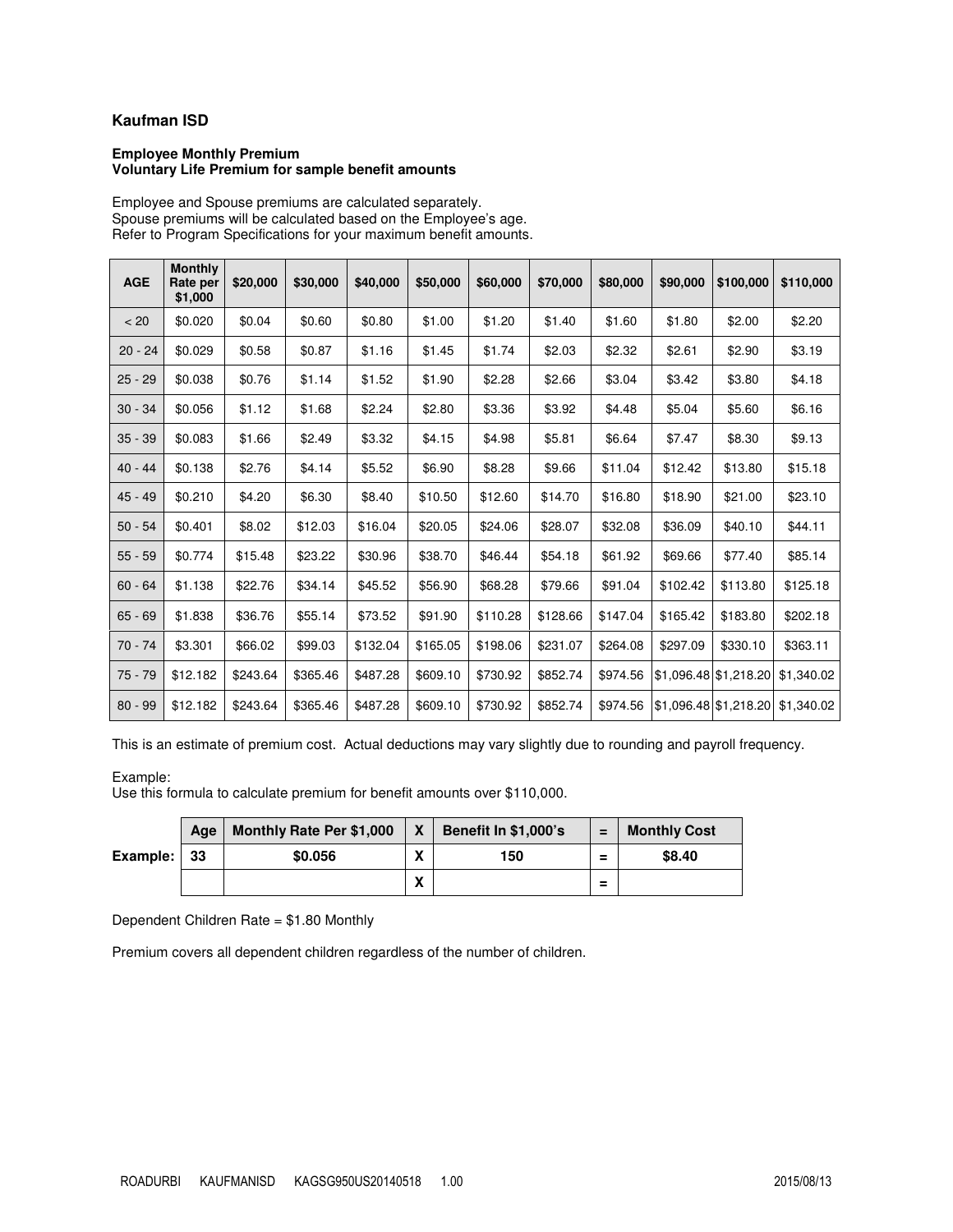## **Kaufman ISD**

#### **Spouse Monthly Premium Voluntary Life Premium for sample benefit amounts**

Employee and Spouse premiums are calculated separately. Spouse premiums will be calculated based on the Employee's age. Refer to Program Specifications for your maximum benefit amounts.

| <b>AGE</b> | <b>Monthly</b><br>Rate per<br>\$1,000 | \$25,000 | \$50,000 |
|------------|---------------------------------------|----------|----------|
| < 20       | \$0.02                                | \$0.50   | \$1.00   |
| $20 - 24$  | \$0.029                               | \$0.73   | \$1.45   |
| $25 - 29$  | \$0.038                               | \$0.95   | \$1.90   |
| $30 - 34$  | \$0.056                               | \$1.40   | \$2.80   |
| $35 - 39$  | \$0.083                               | \$2.08   | \$4.15   |
| $40 - 44$  | \$0.138                               | \$3.45   | \$6.90   |
| $45 - 49$  | \$0.210                               | \$5.25   | \$10.50  |
| $50 - 54$  | \$0.401                               | \$10.03  | \$20.05  |
| $55 - 59$  | \$0.774                               | \$19.35  | \$38.70  |
| 60 - 64    | \$1.138                               | \$28.45  | \$56.90  |
| $65 - 69$  | \$1.838                               | \$45.95  | \$91.90  |
| 70 - 74    | \$3.301                               | \$82.53  | \$165.05 |
| 75 - 79    | \$12.182                              | \$304.55 | \$609.10 |
| 80 - 99    | \$12.182                              | \$304.55 | \$609.10 |

This is an estimate of premium cost. Actual deductions may vary slightly due to rounding and payroll frequency.

Dependent Children Rate = \$1.80 Monthly

Premium covers all dependent children regardless of the number of children.